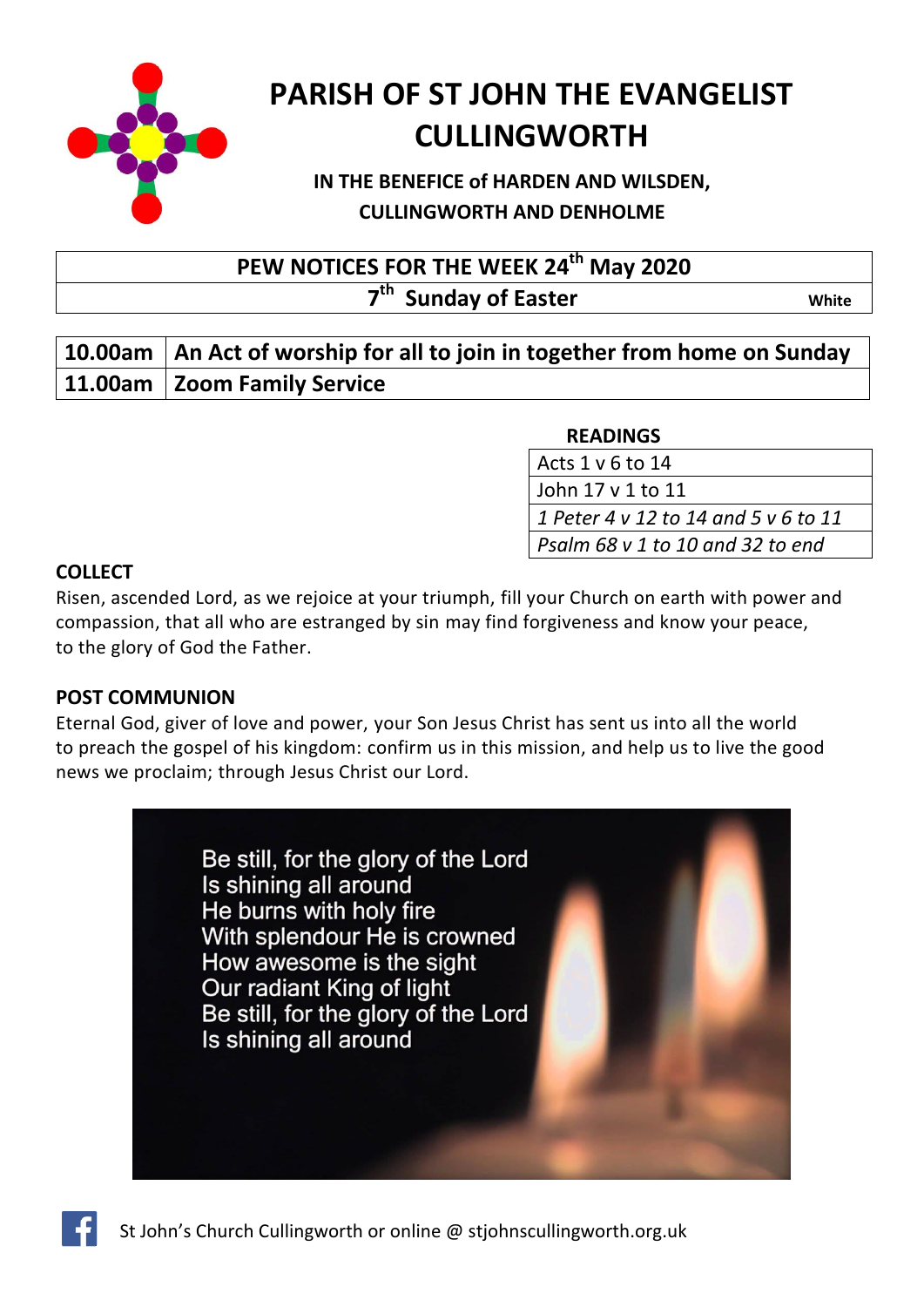## **FOR YOUR PRAYERS THIS WEEK**

- Our Bishops, Nick and Toby, Archdeacon Andy, local clergy, Readers and families.
- For Richard, Suzy and Liz and their ministry throughout the benefice.
- For our Churchwardens, PCC officers and members
- For healing to all those we know who are sick, particularly for Jill's mother, Bob Evans, Sue and Tony's daughter Helen, Joanna Rushton, Marjorie Davies, Mavis and Gordon Nevill, Malcolm and Di Halliday and Joe and Kathleen Sweeny
- For our Churches Together in Harden, Wilsden, Cullingworth and Denholme
- For our country and all those affected by the current national coronavirus crisis.
- For families with children as they face a time of change and uncertainty
- For anyone working in the health service, doctors surgeries, hospitals and residential homes
- For those in government, that they will work compassionately and justly for all.
- For Food Banks as they meet new demands and for those who need their help.
- The work of Christians against poverty CAP
- Lonely and housebound people in our villages and for the quiet volunteers who support them
- Newcomers to Cullingworth that our church may make our presence and message known.

**Prayer for the seventh Sunday of Easter Lord, may your glory be seen in what I do and who I am.**

## **A prayer for Church Growth**

**God of Mission who alone brings growth to your Church, send your Holy Spirit to give Vision to our planning, Wisdom to our actions, and power to our witness. Help our church to grow in numbers, in spiritual commitment to you, and in service to our local community, through Jesus Christ our Lord. Amen.**



Prayer Requests: Do let people know that they can send any requests to us and we will respond and pray for everyone. The email address is: [say14me@hotmail.com](mailto:say14me@hotmail.com)

A free phone line of hymns, reflections and prayers

## **Weekly Services -**

## **Morning Prayer at 8am with Richard Evening Prayer at 5pm with Richard Night Prayer at 9pm with Suzy Evening prayer with sermon each Sunday with Suzy at 6pm**

**Please join on the Benefice Facebook page each day with a live streaming of the service or you can catch up at a time to suit.**

If people need assistance, support, food or medicine deliveries or just a chat, please contact Richard or Suzy. Please respect day off – Suzy Tuesday, Liz Monday and Thursday and Richard Saturday; only make home phone calls between 9 am and 9 pm

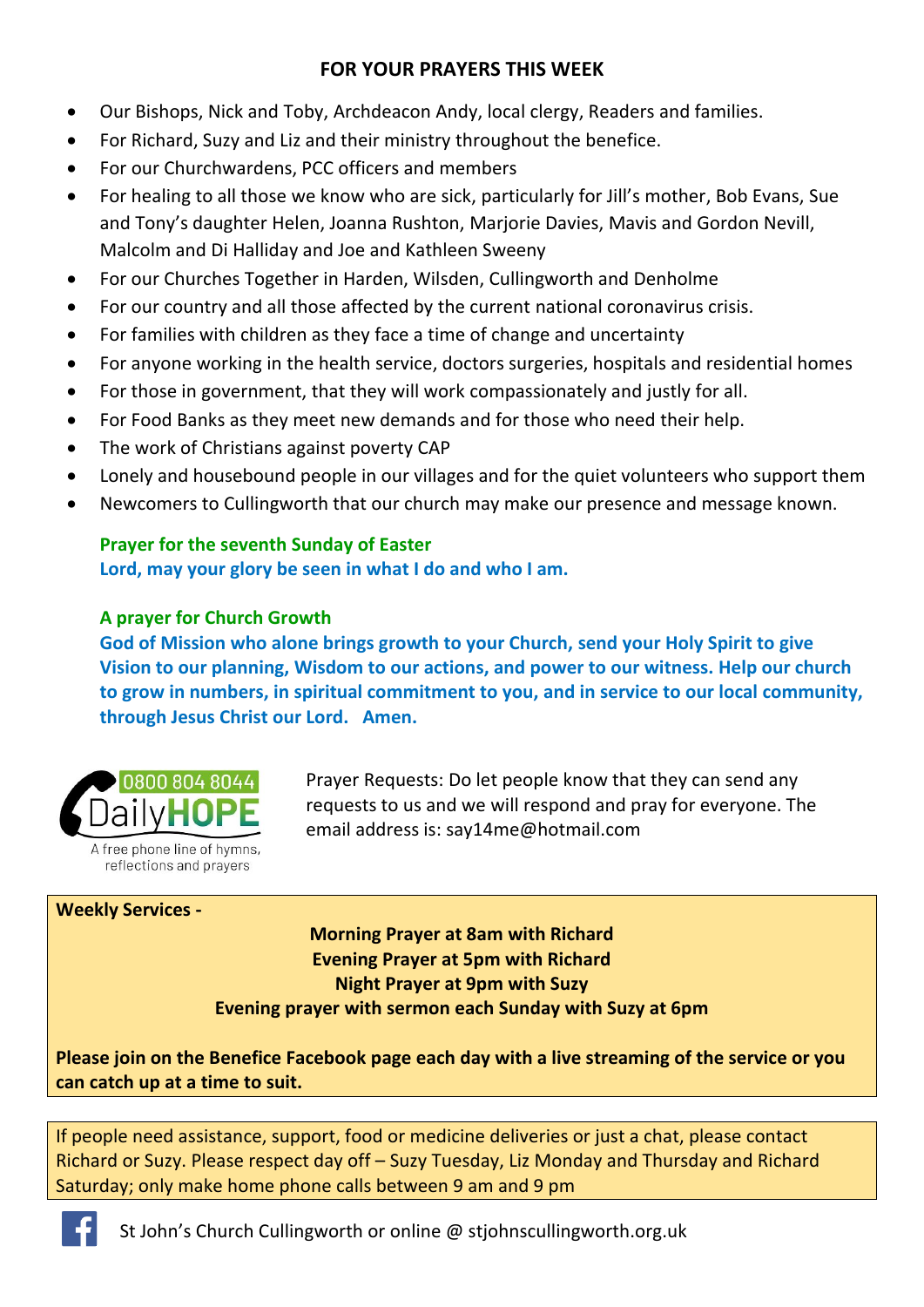#### **OUR TEAM AT ST JOHN'S**

| Team Rector:                  | <b>Revd Richard Burge</b> | 273758      |
|-------------------------------|---------------------------|-------------|
| Team Vicar:                   | <b>Revd Suzy McCarter</b> | 270687      |
| <b>Associate Priest</b>       | Revd Liz Moy              | 645991      |
| <b>Church Wardens:</b>        | Candida McKay             | 272906      |
|                               | Robert Smith              | 273068      |
| <b>Baptism Visitor:</b>       | Candida McKay             | 272906      |
| <b>Bereavement Visitor</b>    | June Humes                |             |
| Verger                        | Sandra Pattinson          | 957181      |
| <b>Benefice Administrator</b> | Helen Ludkin              | 07788848830 |

#### **FUNDRAISING**

**Money donated as "coffee money" during May will support the work of Water Aid. As a Church we will be sending a donation to Water Aid. If you wish to make a donation please can you make this to St Johns PCC (details below) adding your surname and Water Aid as the reference.**

**If you wish to make a donation to Christian Aid please can you make this to St Johns PCC (details below) adding your surname and Christian Aid as the reference. Or use the virtual envelope scheme at envelope.christianaid.org.uk, where your donation will attract gift aid.**

#### **Smarties Boxes**

SMASHES

Smartie boxes will take your spare 20p coins to assist church funds.

#### **The Coop has our food collection box that is normally in St Johns Room**

#### **EASY FUNDRAISING FOR YOUR ON-LINE PURCHASES**

If you register with easyfundraising.org.uk and state cause as Cullingworth St. John the Evangelist we at Church receive a % of what you spend.



**Church Finances: Please can you support St John's with your continued giving, It is important that we can pay our bills and our Share to the Diocese. With no room hire income, our usual Sunday collection or other fundraising, we continue to rely on the generosity of our congregation and the village. If you do not usually give your offerings electronically, but can do so during this time when we are not able to meet in church, it would really help our cash flow and to continue our good works. Thank you.**

> **Donations or Regular Giving may be done by sending your gift to St. John's PCC Sort Code 20-45-14 account number 60703532. Please include your name as a reference or we will be unable to thank you. We are wholly dependent upon your generosity.**

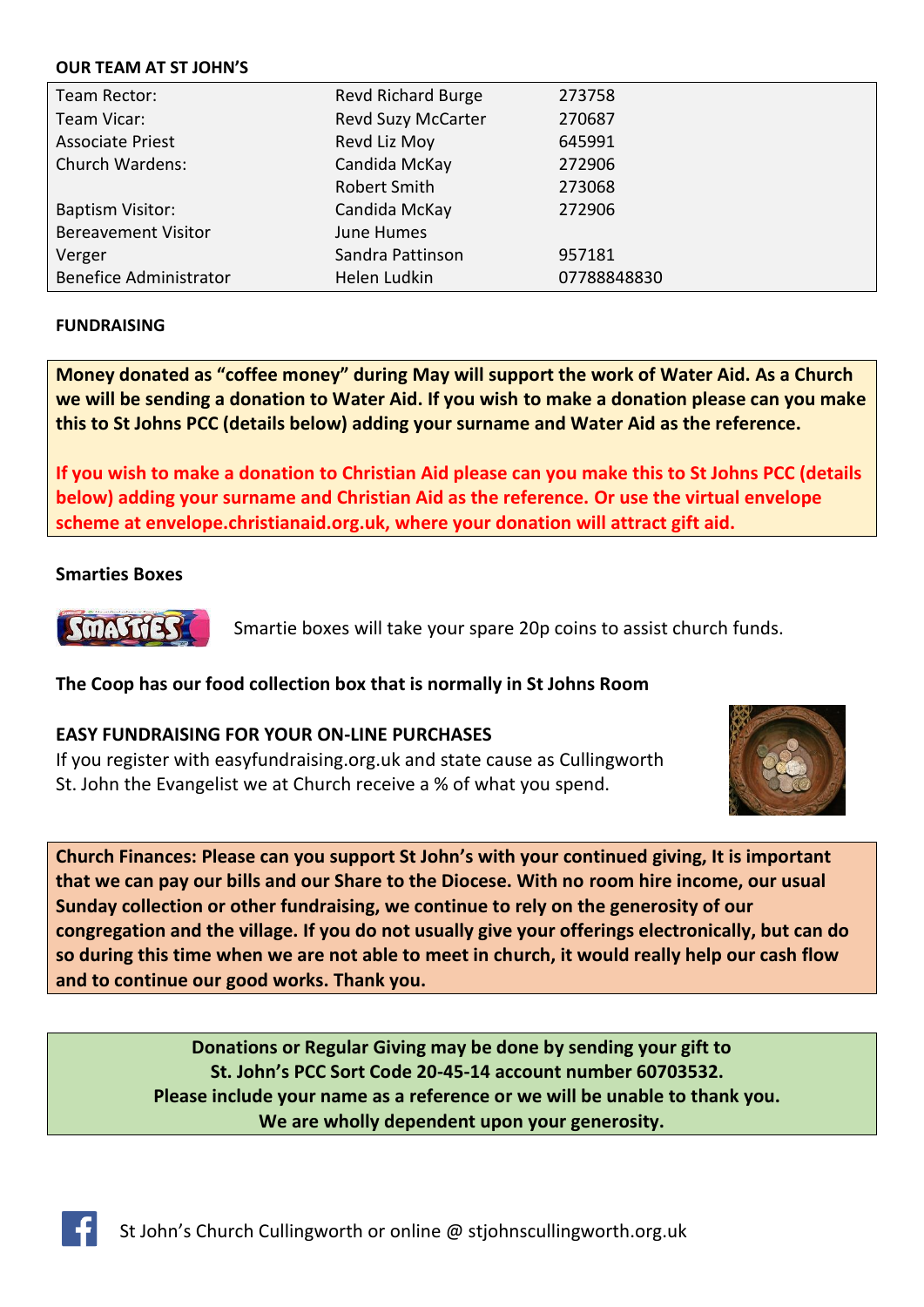#### **LIGHT A CANDLE @ 8.30pm**

To share the Light of Christ and to let those around us know we are thinking about and praying for them at this time, place a candle in one of the windows of your homes at 8.30pm till 9pmon each evening. Make sure you light it safely! If you have a pretend candle that would be even better. "It will be a sign of solidarity and hope in the light of Christ that can never be extinguished."



#### **Benefice Quiz.**

Next week's quiz will be on Wednesday  $27<sup>th</sup>$  May at 7pm and hosted by Suzy. We will invite everyone who has been in one of the previous quizzes. If anyone wishes to join in then please contact Helen and we will get an invitation to you too: [beneficehwcd@gmail.com](mailto:beneficehwcd@gmail.com)

#### **Changes to our Sunday Services!**

We are encouraging people to join together in our written service at 10am each Sunday. This will allow people to enjoy the services on the television or to join in with our zoom Sunday service. On Sunday 31<sup>st</sup> there will be a Zoom Family service at 11am. If you would like to be part of the Zoom services then let Helen know: [beneficehwcd@gmail.com](mailto:beneficehwcd@gmail.com) or 07788 848830 and we will send you an invitation. The following Sunday it will be a Café Church Service, so bring your coffee and croissants / toast / grapes / biscuits / breakfast along!

#### **VIRTUAL ZOOM COFFEE MORNING with Suzy - Wednesday 27th May @11am**

Join with a coffee, piece of cake and plenty of chat. The meeting id is 889 594 3147 and password is church. Please let Suzy know you are interested.

#### **If you are not on the internet … You can join Zoom with your Telephone!!**

You can be part of the Benefice Zoom activities by phoning 02034 815240 at your normal call rate. You will need the meeting number and password which we can give you if you call Helen on 07788 848830 to let us know you would like to join in!

#### **PENTECOST SUNDAY:**

**Sunday 31 May is Pentecost Sunday. It is the day we celebrate the coming of the Holy Spirit on the disciples. It is the birthday of the church.**

**On that day we are going to have a service which we can all share in together.** 

**Red is the colour of Pentecost and we would love to have a photograph of as many of our church members wearing red. Please take a photo of yourself wearing red and send it to Richard or to Helen so that we can collate a collage of our congregations wearing the red of Pentecost!!**

**Keep in Touch** - please follow our Facebook pages: If you are on Facebook search for 'St John's Cullingworth' or 'Harden, Wilsden, Cullingworth, Denholme Benefice'. There are lots of uplifting things in our Facebook community and there will be more regular features in this time when we cannot meet as we normally do! Please also remember those who are not able to use social media so why not pick up the phone for a chat. We might not be able to meet, but we can still stay in touch.

To receive the Pew Notices and mid-week notices please contact: Robert Smith on 273068 or by e-mail at [robertandjasmin@btinternet.com](mailto:robertandjasmin@btinternet.com)



St John's Church Cullingworth or online @ stjohnscullingworth.org.uk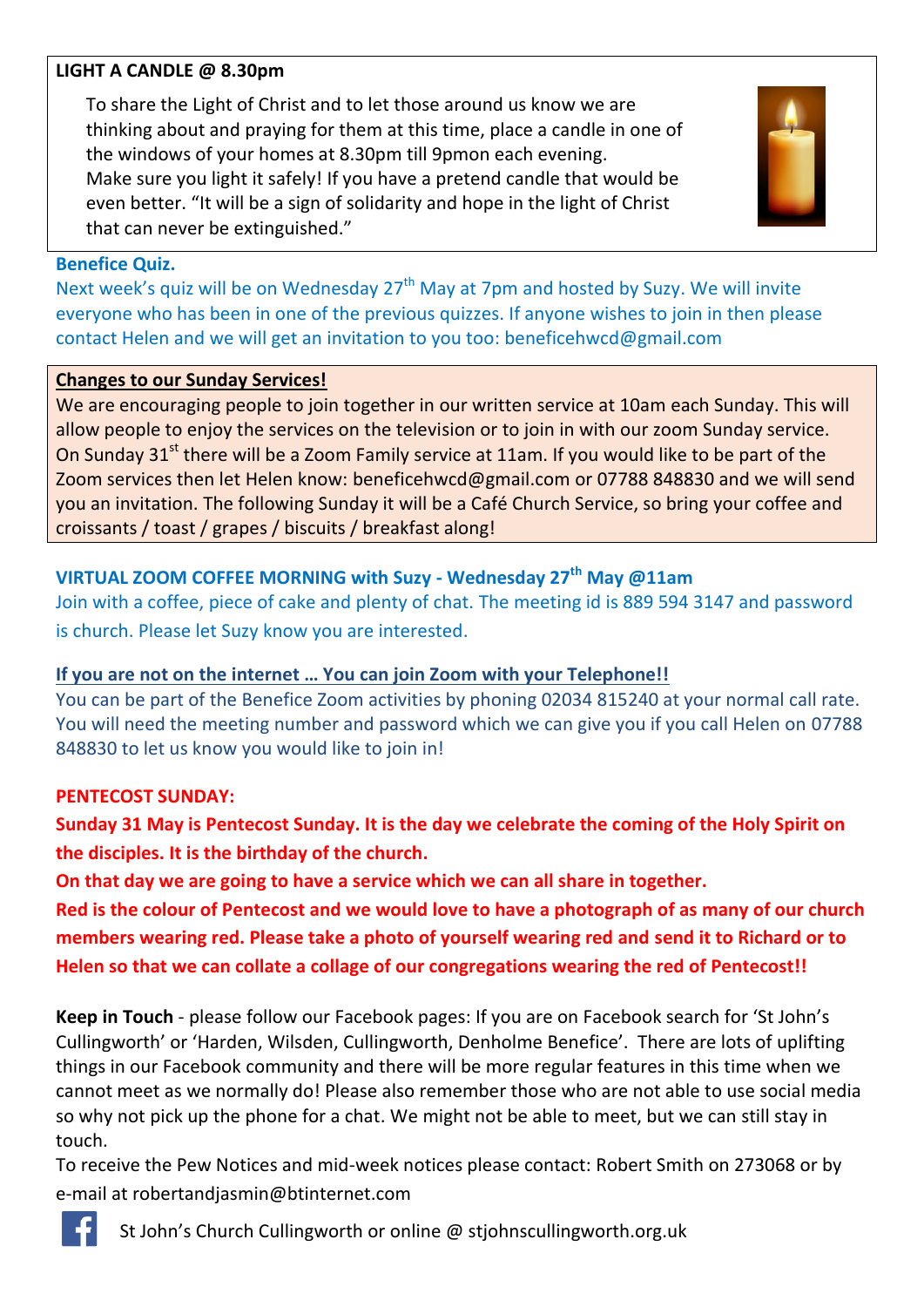#### **THY KINGDOM COME**



"Thy Kingdom Come" is ten days of prayer from Ascension Day to Pentecost Sunday. Here are two ways you can join in:

1. Download the App: It includes videos, reflections, a daily podcast from N. T. Wright and a daily prayer journal. Just search for "Thy Kingdom Come Prayer" at your app store.

2. Go to [thykingdomcome.global](https://nam11.safelinks.protection.outlook.com/?url=https%3A%2F%2Fwww.thykingdomcome.global%2F&data=02%7C01%7C%7Ccf6ee23f52ee4e61728908d7fb658299%7C84df9e7fe9f640afb435aaaaaaaaaaaa%7C1%7C0%7C637254285705217686&sdata=TAqiESDGjtJBN9ArD1hSMnijQBX1mzWUqwMhHvrIeGs%3D&reserved=0) to find all sorts of resources including a new augmented reality [Family Prayer Adventure Map,](https://nam11.safelinks.protection.outlook.com/?url=https%3A%2F%2Fwww.thykingdomcome.global%2Fsites%2Fdefault%2Ffiles%2F2020-04%2FTKC%2520Digital%2520Family%2520Prayer%2520Adventure%2520Map%25202020%2520A4.png&data=02%7C01%7C%7Ccf6ee23f52ee4e61728908d7fb658299%7C84df9e7fe9f640afb435aaaaaaaaaaaa%7C1%7C0%7C637254285705227680&sdata=JiD7KnhzQ2lk12KevI4Fe2t3eGwKZbSwkbJShrvwCcU%3D&reserved=0) a beautiful [Prayer Journal,](https://nam11.safelinks.protection.outlook.com/?url=https%3A%2F%2Fwww.thykingdomcome.global%2Fsites%2Fdefault%2Ffiles%2F2020-04%2FPrayer%2520Journal%25202020%2520C19V.pdf&data=02%7C01%7C%7Ccf6ee23f52ee4e61728908d7fb658299%7C84df9e7fe9f640afb435aaaaaaaaaaaa%7C1%7C0%7C637254285705227680&sdata=nBDR4EHiXXnvfgp8aaPpNhaddZUsG%2BhJjRX1ulP03yc%3D&reserved=0) resources to host a continuous prayer room online (24/7), liturgical resources, a Journey with Mary and much more.

Churchwardens, PCC Secretaries, Treasurers, Parish Safeguarding Officers and other Parochial Church Council (PCC) members are all vital to the running of a church or parish. Churchwardens are chosen by the parish to be leaders in the life and mission of their church community, working with the vicar and representing the congregation. They have a responsibility to promote unity and peace within the parish, for running the church and caring for the building. PCCs have a key role in promoting mission and are charity trustees of their parish's resources.

If you believe God may be calling you to become a churchwarden or other PCC member, have a chat with someone already in the role and with Richard, Suzy, Liz or Mavis.

**The Revision of St. John's Electoral Roll** is now taking place. Anyone who is not on the current roll and who would like to be, please ask Robert Smith for an application form.

#### **National church agrees new carbon target of net zero by 2030**

Christians from across the national Church have agreed a bold new climate target this week, by committing to make the Church carbon 'net zero' by 2030. At a meeting of General Synod, the Church's governing body, members voted in favour revising the date for this carbon target, encouraging all parts of the Church of England to take action and ramp-up efforts to reduce emissions. A motion was approved calling for urgent steps to examine requirements to reach the new target, and draw up an action plan. Jemima Parker, Diocesan Environment Officer, was at the debate, and said: "General Synod have taken a prophetic step in committing the Church of England to be carbon neutral by 2030. Creation is in crisis and to safeguard our common home radical transformation of all our lives, churches, and indeed our whole economy is needed in the next 10 years. It will of course be very challenging for each church and for the diocese as a whole to



St John's Church Cullingworth or online @ stjohnscullingworth.org.uk